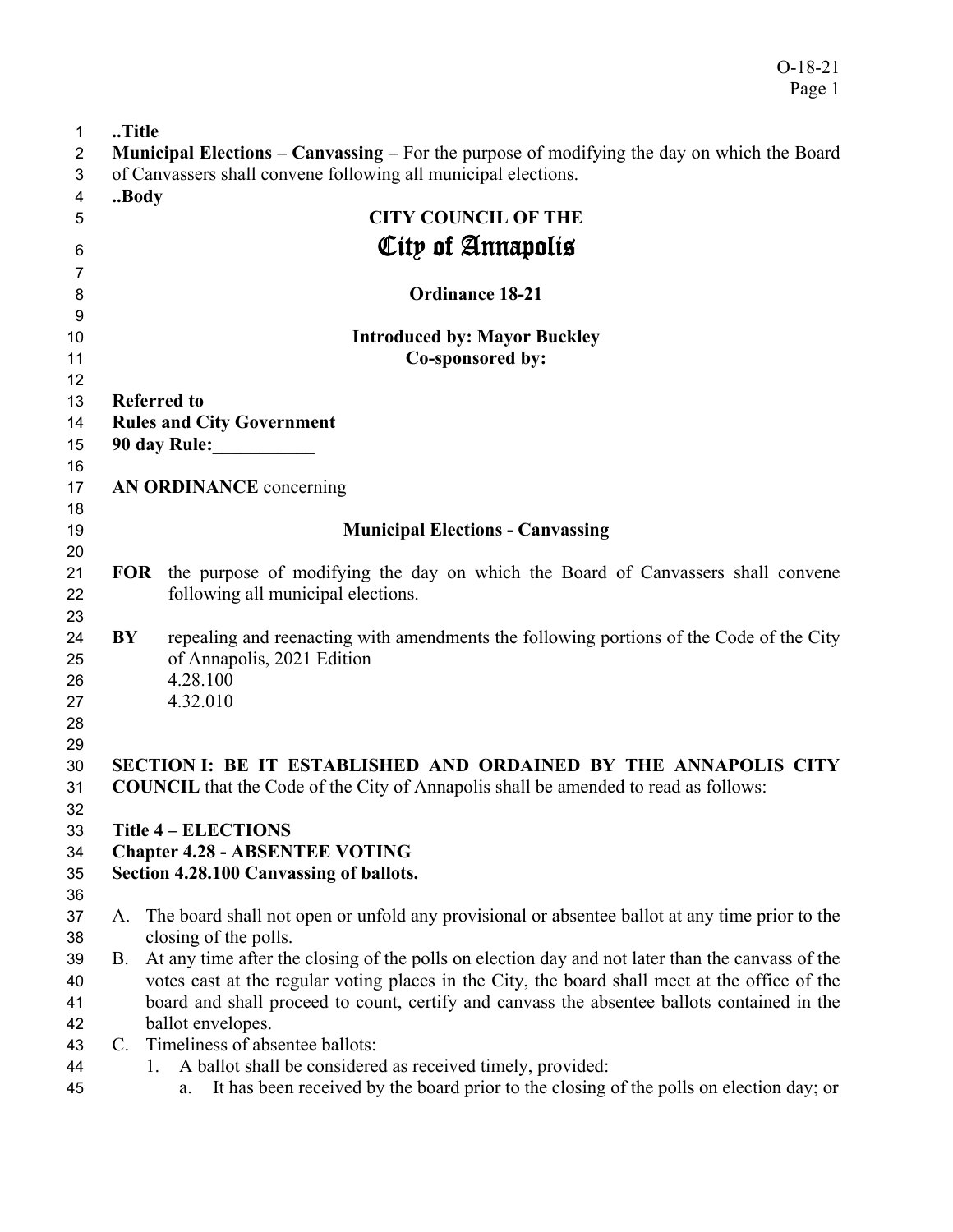- b. It was mailed on or before election day, the United States Postal Service, or postal service of any other country, has provided verification of that fact by affixing a mark so indicating on the covering envelope, and the board receives the ballot from the 4 United States Postal Service not later than 10:00 a.m. on the date of the canvass TUESDAY FOLLOWING THE ELECTION DAY.
- 2. Any ballot not received in accordance with subparagraph 1 above shall not be counted.
- D. All ballots are presumed to be validly cast, and all votes are presumed to be valid and shall be counted, notwithstanding any deficiency in the manner in which the ballot and/or vote was sought, sent or presented to appropriate officials, and no ballot or vote shall be set aside unless there is clear and convincing evidence, as unanimously determined by the board of canvassers, 11 that said ballot and/or vote was improperly cast.
- E. A ballot may not be rejected by the board except by the unanimous vote of the board members present and voting, provided at least two members are present and that they are not of the same major political party. This canvass shall be conducted by ward and precinct in accordance with the applicable provisions of this title. All voters' applications, medical certificates, notarial affidavits, certifications, ballot envelopes and ballots, to have voters' applications and all documentation kept separately from ballots cast in polling precincts, shall be kept separate and apart from ballots cast at the regular voting places and retained for six months after the date of election at which they were cast, unless, prior to that time, the board is ordered by a court of competent jurisdiction to keep the same for any longer period. The board may appoint those numbers of temporary judges as the board may deem necessary to adequately and promptly carry out the provisions of this section.
- F. Any absentee ballot voted for a person who has ceased to be a candidate shall not be counted for that candidate but the vote shall not invalidate the remainder of the ballot.
- G. If the absentee resident who marked a ballot dies before election day, the ballot shall be counted if the ballot is postmarked or received before the absentee resident's death, and the fact that the absentee resident later may be shown actually to have been dead on election day shall not invalidate the ballot or the election.
- H. For the purposes of absentee ballots, if the board determines that the provisions for filling out and signing the oath on the outside of the ballot envelope substantially have been complied with and that the person signing the voter's oath is entitled to vote under this title in any precinct of the City, and already has not voted in the precinct on election day, they shall open the ballot envelope and remove the ballot and place it in a ballot box or ballot boxes prepared for that purpose. If an oath is unsigned, it is automatically excluded from the count. When any ballot envelope is opened, the board shall enter in the appropriate register the fact that the voter whose name appears on the envelope has voted, using the initials "A.B." to indicate the vote has been by absentee ballot. If there is more than one ballot in the ballot envelope, all shall be rejected. Absentee ballots may be marked by any kind of pencil or ink.
- I. For the purposes of provisional ballots, if the board determines that the voter is entitled to vote under this title in any precinct of the City and has not already voted in the precinct on election day, they shall open the ballot envelope, remove the ballot and place it in a ballot box or ballot boxes prepared for that purpose. When any ballot envelope is opened, the board shall enter in the appropriate register the fact that the voter whose name appears on the envelope has voted, using the initials "P.B." to indicate the vote has been by provisional ballot. If there is more than one ballot in the ballot envelope, all shall be rejected. Provisional ballots may be marked by any kind of pencil or ink.